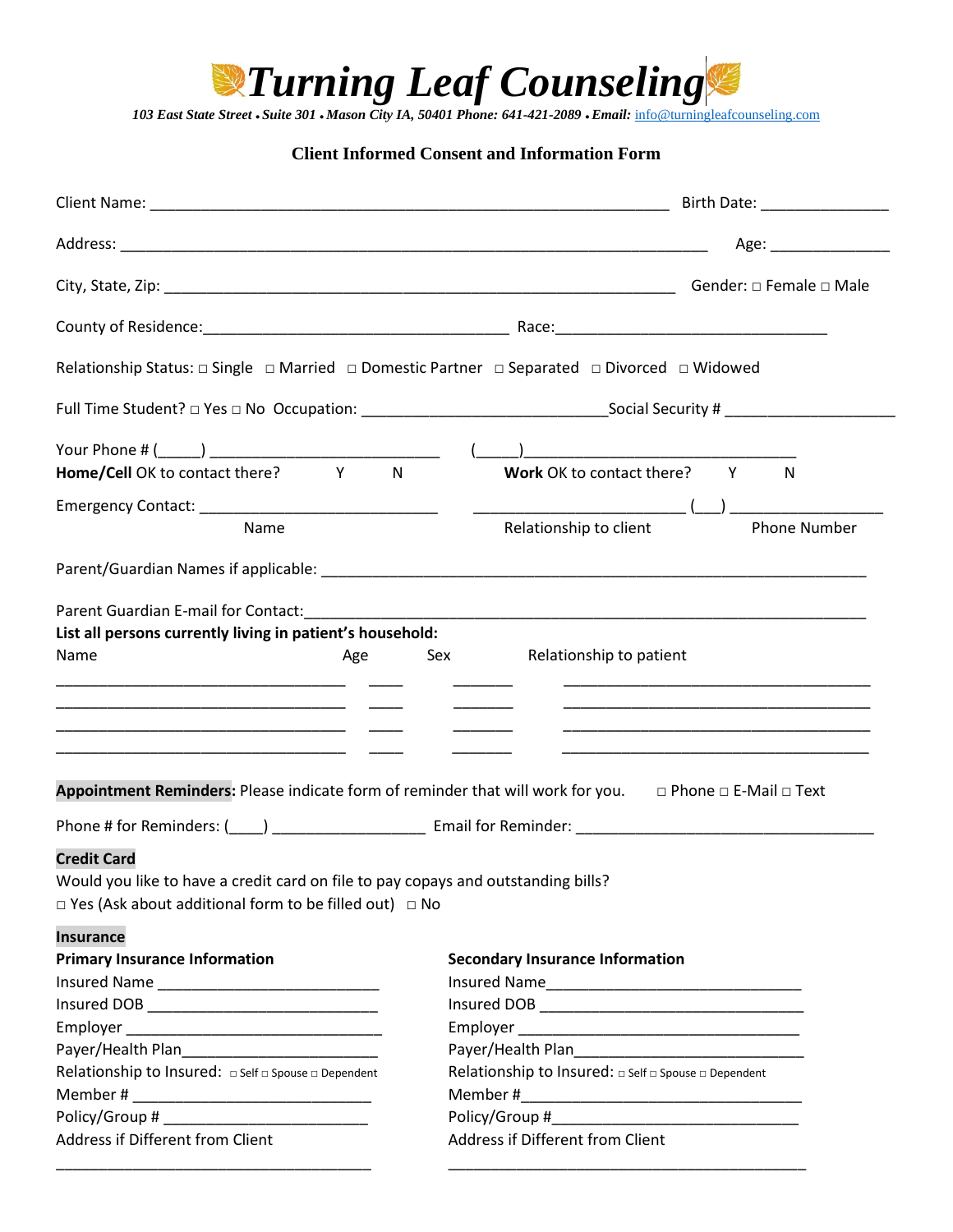#### Client Rights and Informed Consent

- I have chosen to receive treatment services and understand I may terminate therapy at any time, unless ordered by the court.

- I understand there is no assurance that I will feel better, because psychotherapy is a cooperative effort between me and my provider, I will work with my provider in a cooperative manner to resolve my difficulties.

- I understand that during the course of my treatment, material may be discussed that will be upsetting in nature and this may be necessary to resolve my problems.

- I understand that records and information collected about me will be held or released in accordance with federal and state laws regarding confidentiality of such records and information.

- I understand that state and local laws require that my therapist report all cases of suspected abuse or neglect of minors or vulnerable adults.

- I understand that state and local laws require that my provider report all cases in which there exists a danger to self or others.

- I understand that there may be other circumstances in which the law requires my provider to disclose confidential information.

- I understand that I may be contacted by my health plan to ensure continuity and quality of my treatment and/or after the completion of treatment, to assess the outcome of treatment.

- I have read and had explained to me the **Basic Rights of Individuals** including:

- The right to be informed of the various steps and activities involved in receiving services.
- The right to share in the formation of the plan of care/treatment plan.
- The right to confidentiality under federal and state laws relating to the receipt of services.
- The right to humane care and protection from harm, abuse, or neglect without regard to race, color, religion, gender, sexual orientation, age, disability, or cultural background.
- The right to make an informed decision whether to accept or refuse treatment.
- The right to contact and consult with counsel at my expense.
- The right to select practitioners of my choice at my expense.

#### Turning Leaf Counseling Attendance/Payment Policies

*No Show and Cancelation Policy:* On the Third NO SHOW, you will be removed from the schedule and placed on same day appointment status. You will be automatically charged the **\$50.00** No Show fee. You may have no more than 2 Cancelation/Late Cancelations in a 6-month period, or will be placed on same day appointment status. You will be automatically charged the \$35.00 Late Cancelation fee. *Co-Payments/Private Pay/Sliding Fee:* Co-pays, Private Pay, and Sliding Fee are due at time of service. This includes minors, parent/guardian should send co-pay or make arrangements prior to appointment. New patients: If you have No Co-Pay listed on Insurance Card, you will be charged a \$50.00 Co-Pay, until Billing indicates Co-payment amount.

*Account Amount Due:* If you owe more than \$200.00 after insurance has been applied, then you need to make a payment towards your account, or establish a payment plan with the front desk. If neither is done, you will be removed from the schedule until this policy is followed. I understand that my provider, health plan representatives, and my primary care physician may exchange any and all information pertaining to my therapy to the extent such disclosure is necessary for claims processing, case management, coordination of treatment, quality assurance, discuss medical and medication needs, and/or utilization review purposes. I understand that I can revoke my consent at any time except to the extent that treatment has already been rendered or that action has been taken in reliance on this consent. I understand that if I do not revoke this consent, it will expire automatically one year after all claims for treatment have been paid as provided in the benefit plan. I further authorize and request that my treating provider carry out mental examinations, treatments, and/or diagnostic procedures, which now or during the course of my care are advisable. I understand that the purpose of these procedures will be explained to me upon my request and subject to my agreement. I also understand and accept that my insurance company may request but not limited to, (progress notes, treatment plan, diagnosis, treatment dates, and number of sessions). I authorize TLC to bill my insurance as provided. I assume responsibility for any part of services not covered by my insurance plan. I understand that I will be responsible for any deductibles that have been applied to your account. TLC follows all HIPAA policies as required by the Federal Government, by signing this form you acknowledge that our HIPAA policy is posted in our office and a copy is available upon request.

*Your signature below indicates that you have read the information in this document and agree to abide by its terms during our professional relationship. A copy will be given upon request only. Other Policies are posted at the front desk, copies will be given upon request only.*

\_\_\_\_\_\_\_\_\_\_\_\_\_\_\_\_\_\_\_\_\_\_\_\_\_\_\_\_\_\_\_\_\_\_\_\_\_\_\_\_\_\_\_\_\_\_\_\_\_ \_\_\_\_\_\_\_\_\_\_\_\_\_\_\_\_\_\_\_\_\_\_\_\_\_\_\_\_\_\_

\_\_\_\_\_\_\_\_\_\_\_\_\_\_\_\_\_\_\_\_\_\_\_\_\_\_\_\_\_\_\_\_\_\_\_\_\_\_\_\_\_\_\_\_\_\_\_\_\_ \_\_\_\_\_\_\_\_\_\_\_\_\_\_\_\_\_\_\_\_\_\_\_\_\_\_\_\_\_\_

\_\_\_\_\_\_\_\_\_\_\_\_\_\_\_\_\_\_\_\_\_\_\_\_\_\_\_\_\_\_\_\_\_\_\_\_\_\_\_\_\_\_\_\_\_\_\_\_\_ \_\_\_\_\_\_\_\_\_\_\_\_\_\_\_\_\_\_\_\_\_\_\_\_\_\_\_\_\_\_

Signature of Patient/Client Date

Signature of Patient/Client Date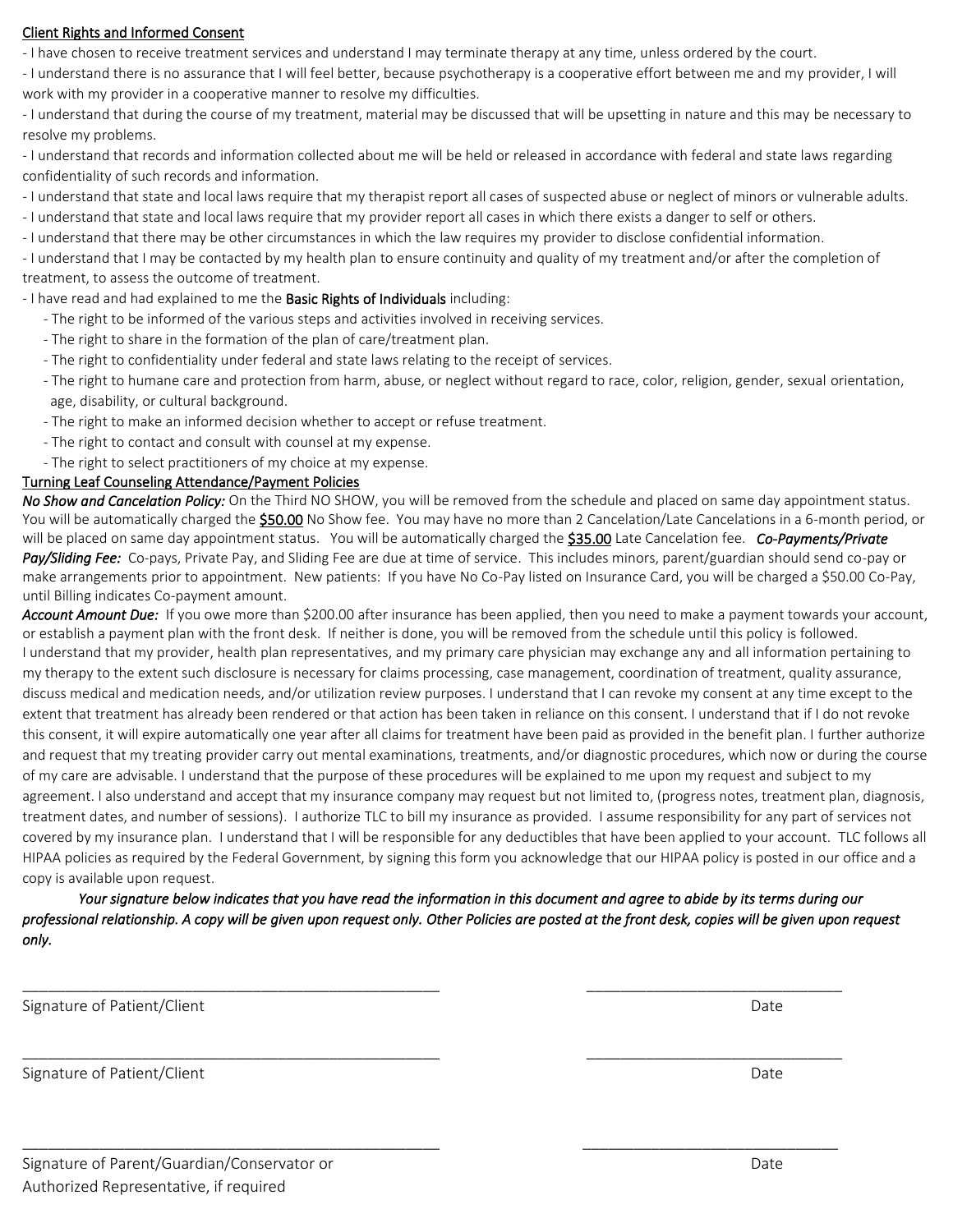1. Please describe your reason(s) for seeking treatment at this time. If there is a particular event which triggered your decision to seek treatment now, please list the event:

\_\_\_\_\_\_\_\_\_\_\_\_\_\_\_\_\_\_\_\_\_\_\_\_\_\_\_\_\_\_\_\_\_\_\_\_\_\_\_\_\_\_\_\_\_\_\_\_\_\_\_\_\_\_\_\_\_\_\_\_\_\_\_\_\_\_\_\_\_\_\_\_\_\_\_\_\_\_\_\_\_\_\_\_\_\_\_\_\_\_\_\_\_\_\_\_\_\_ \_\_\_\_\_\_\_\_\_\_\_\_\_\_\_\_\_\_\_\_\_\_\_\_\_\_\_\_\_\_\_\_\_\_\_\_\_\_\_\_\_\_\_\_\_\_\_\_\_\_\_\_\_\_\_\_\_\_\_\_\_\_\_\_\_\_\_\_\_\_\_\_\_\_\_\_\_\_\_\_\_\_\_\_\_\_\_\_\_\_\_\_\_\_\_\_\_\_

\_\_\_\_\_\_\_\_\_\_\_\_\_\_\_\_\_\_\_\_\_\_\_\_\_\_\_\_\_\_\_\_\_\_\_\_\_\_\_\_\_\_\_\_\_\_\_\_\_\_\_\_\_\_\_\_\_\_\_\_\_\_\_\_\_\_\_\_\_\_\_\_\_\_\_\_\_\_\_\_\_\_\_\_\_\_\_\_\_\_\_\_\_\_\_\_\_\_ \_\_\_\_\_\_\_\_\_\_\_\_\_\_\_\_\_\_\_\_\_\_\_\_\_\_\_\_\_\_\_\_\_\_\_\_\_\_\_\_\_\_\_\_\_\_\_\_\_\_\_\_\_\_\_\_\_\_\_\_\_\_\_\_\_\_\_\_\_\_\_\_\_\_\_\_\_\_\_\_\_\_\_\_\_\_\_\_\_\_\_\_\_\_\_\_\_\_

2. What result(s) do you expect from treatment?

|  | 3. Please indicate how the issue(s) for which you are seeking treatment are affecting the following areas of your life: |
|--|-------------------------------------------------------------------------------------------------------------------------|
|--|-------------------------------------------------------------------------------------------------------------------------|

|                                                                         | No           | Little         |                           |                | Some Much Significant | Not              |           |  |
|-------------------------------------------------------------------------|--------------|----------------|---------------------------|----------------|-----------------------|------------------|-----------|--|
|                                                                         | Effect       | Effect         | Effect                    | Effect         | Effect                | Applicable       |           |  |
| Marriage/Relationship                                                   | 1            | 2              | 3                         | 4              | 5                     | N/A              |           |  |
| Family                                                                  | $\mathbf 1$  | 2              | 3                         | $\overline{4}$ | 5                     | N/A              |           |  |
| Job/School performance                                                  | $\mathbf 1$  | 2              | 3                         | $\overline{4}$ | 5                     | N/A              |           |  |
| Friendships                                                             | $\mathbf{1}$ | $\overline{2}$ | 3                         | 4              | 5                     | N/A              |           |  |
| <b>Financial Situation</b>                                              | $\mathbf 1$  | $\overline{2}$ | 3                         | $\overline{4}$ | 5                     | N/A              |           |  |
| Physical Health                                                         | 1            | 2              | 3                         | 4              | 5                     | N/A              |           |  |
| <b>Anxiety level/Nerves</b>                                             | 1            | 2              | 3                         | $\overline{4}$ | 5                     | N/A              |           |  |
| Mood                                                                    | $\mathbf 1$  | 2              | $\mathsf{3}$              | $\overline{4}$ | 5                     | N/A              |           |  |
| <b>Eating Habits</b>                                                    | $\mathbf{1}$ | 2              | 3                         | 4              | 5                     | N/A              |           |  |
| <b>Sleeping Habits</b>                                                  | $\mathbf{1}$ | 2              | 3                         | $\overline{4}$ | 5                     | N/A              |           |  |
| Sexual Functioning                                                      | $1\,$        | 2              | 3                         | 4              | 5                     | N/A              |           |  |
| Alcohol/Drug Usage                                                      | $\mathbf 1$  | 2              | 3                         | 4              | 5                     | N/A              |           |  |
| Ability to concentrate                                                  | $\mathbf{1}$ | $\overline{2}$ | 3                         | $\overline{4}$ | 5                     | N/A              |           |  |
| Ability to control your tempter                                         | 1            | 2              | 3                         | $\overline{4}$ | 5                     | N/A              |           |  |
| <b>EMOTIONAL/PSYCHIATRIC HISTORY</b>                                    |              |                |                           |                |                       |                  |           |  |
| Prior psychotherapy?                                                    |              |                |                           |                |                       |                  |           |  |
| Prior provider name                                                     | City         |                | State                     |                |                       | Date Seen        |           |  |
|                                                                         |              |                |                           |                |                       |                  |           |  |
| Prior inpatient treatment for psychiatric, emotional, or substance use? |              |                |                           |                |                       |                  |           |  |
| Inpatient facility name                                                 | City         |                | State                     |                |                       | Date             |           |  |
| List any family history of Psychiatric issues:                          |              |                |                           |                |                       |                  |           |  |
| <b>MEDICAL HISTORY</b>                                                  |              |                | <b>Current Medication</b> |                |                       | Dosage/Frequency | Physician |  |
| Describe current physical health: [ ] Good [ ] Fair [ ] Poor            |              |                |                           |                |                       |                  |           |  |
| List name of primary care physician:                                    |              |                |                           |                |                       |                  |           |  |
| Name<br>List name of psychiatrist: (if any)                             |              |                |                           |                |                       |                  |           |  |
|                                                                         |              |                |                           |                |                       |                  |           |  |
| Are You Allergic to any Medication? □ Yes<br>Please List:               | $\square$ No |                |                           |                |                       |                  |           |  |
|                                                                         |              |                |                           |                |                       |                  |           |  |